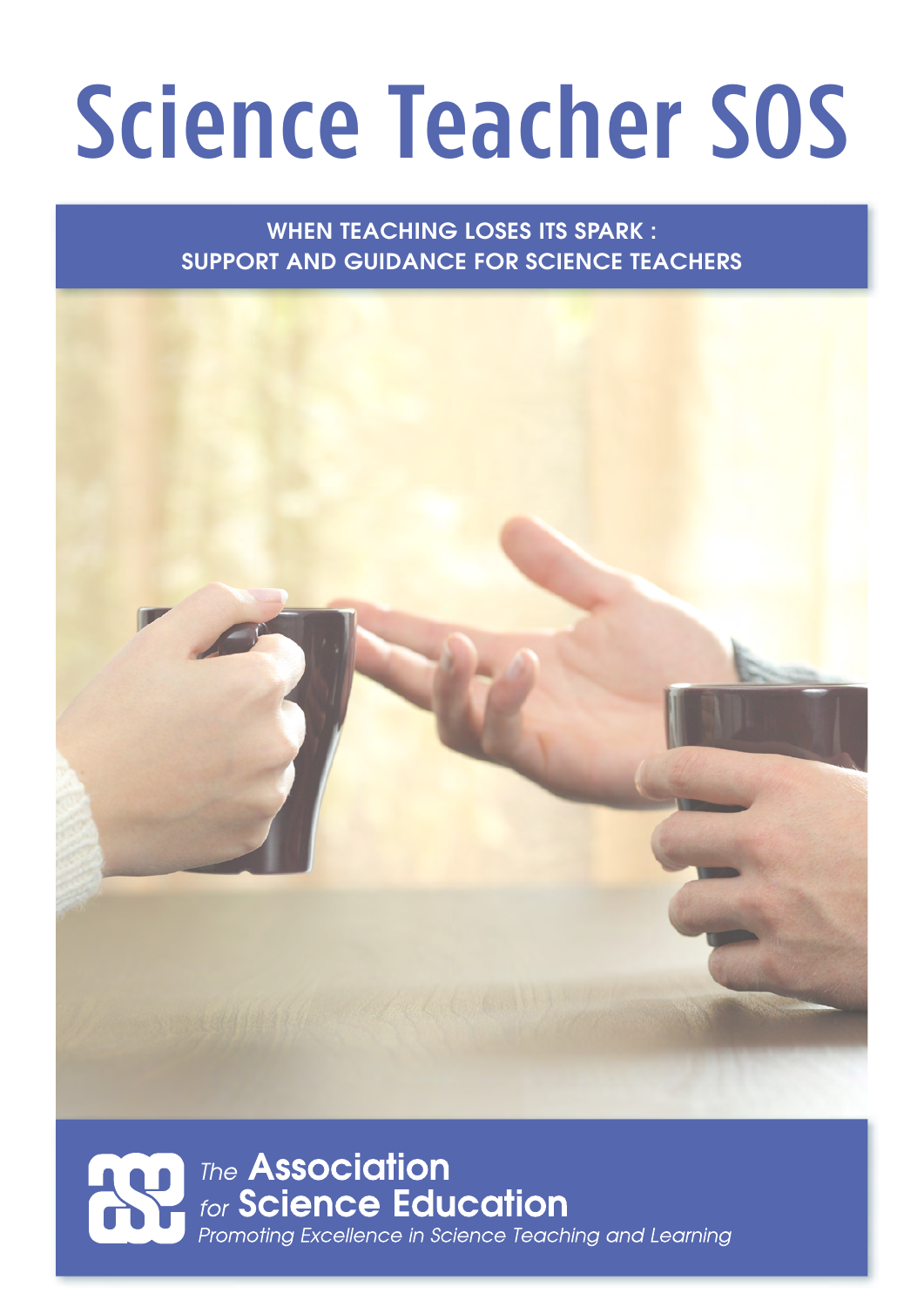Published by **The Association for Science Education** College Lane Hatfield **Herts** AL10 9AA United Kingdom T: 01707 283000 F: 01707 266532 E: [info@ase.org.uk](mailto:info@ase.org.uk)  W: [www.ase.org.uk](http://www.ase.org.uk) VAT number: GB 230 3753 93 Royal Charter: ROC 000805 Patron: HRH The Duke of Edinburgh Registered Charity: 313123/SC042473 © Association for Science Education 2018 (PDF)

**Published March 2018 (V1.3)**

All rights reserved. This pdf is copyright material and must not be reproduced, transferred, distributed, licensed or used in any way except as specifically permitted in writing by the publishers. Any unauthorised distribution or use of this text may be a direct infringement of the copyright and publisher's rights. The Association for Science Education allows the purchaser to print pages from this publication for their own use provided that copyright of the Association for Science Education is acknowledged. Permission in writing from the Association for Science Education is required for any other form of reproduction.

ASE is not responsible for any revision that may be made to the material after it has been downloaded.

For further information and enquiries please contact [info@ase.org.uk](mailto:info@ase.org.uk)

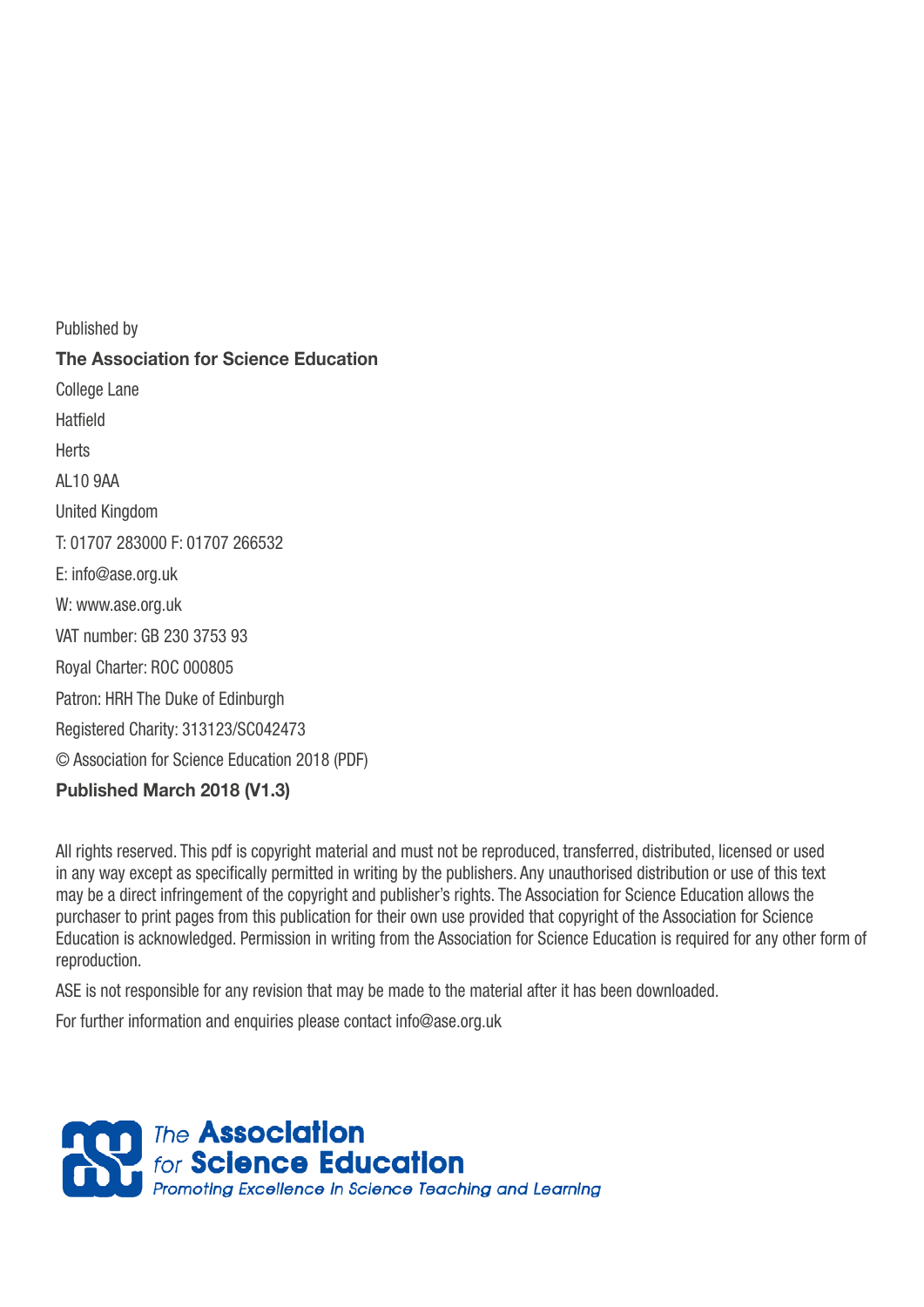## SCIENCE TEACHER SOS

WHEN TEACHING LOSES ITS SPARK : SUPPORT AND GUIDANCE FOR SCIENCE TEACHERS

## **Contents**

[Introduction](#page-3-0) 4

## [Part 1 General Considerations](#page-4-0)

| Why are you feeling this way?                          | 5  |
|--------------------------------------------------------|----|
| How are you?                                           | 6  |
| Could you make changes to your current workplace?      |    |
| Could you change the school or college where you work? | -8 |
| Could you change your career pathway?                  |    |

### [Part 2 Additional Advice](#page-9-0)

| Teachers new to the profession                | 10  |
|-----------------------------------------------|-----|
| Teachers in their first few years of teaching |     |
| <b>Established Teachers</b>                   | 12  |
| <b>Science Leaders</b>                        | 13. |

## [Exercises](#page-13-0)

| Exercise A - My reasons for wanting to change or leave | 14 |
|--------------------------------------------------------|----|
| Exercise B - Analysing my work-life balance            | 15 |
| Exercise C - Making changes to my work-life balance    | 16 |
| Exercise D - Transferable Skills                       |    |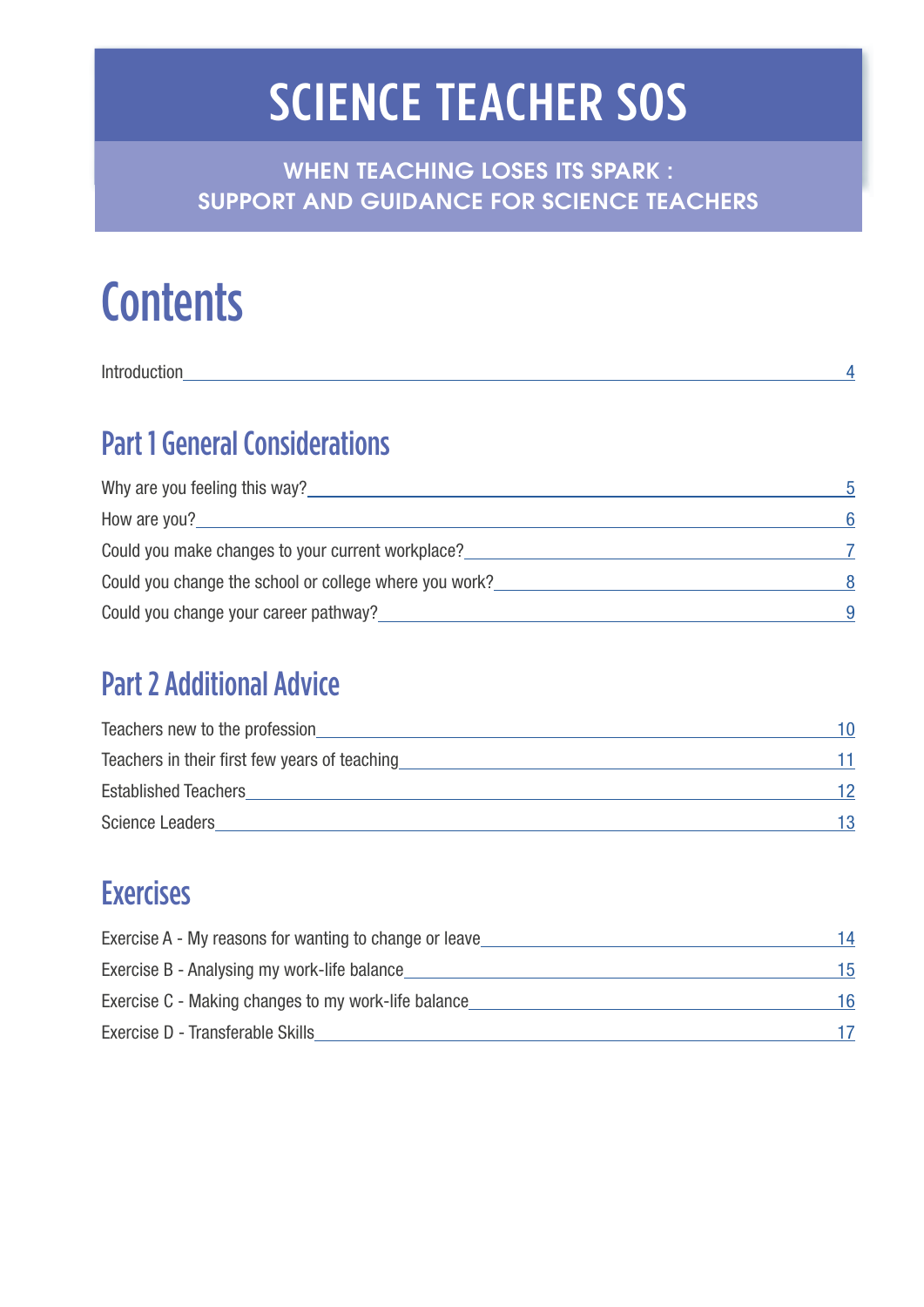## <span id="page-3-0"></span>Introduction

If you are reading this, it is likely that you are feeling dissatisfied, thinking of making changes to your current job as a secondary science teacher, and may be considering leaving the profession altogether.

The Association for Science Education (ASE) have created this guide to support you in making your decisions. We want you to know that we value you as a science education professional and a champion of the profession. However, we know that although science teaching can be a very rewarding job, at times it can be extremely challenging.

When science teachers are finding school life particularly challenging they may consider leaving teaching for good. This is a non-judgemental and structured guide to help you with your decision making and to help you consider all your options before potentially leaving the profession completely.

This guidance is intended to help you make informed decisions. Avoid being hasty, make sure you have considered everything before making a change.

It is worth remembering the following, although you may not feel it:

- As a science teacher, when you are supported to do your job well, you will be having a positive effect on individual students and classes.
- Science teachers are a precious resource; senior leaders should make reasonable changes to support you in feeling you are able to do your job effectively.

• You are likely to have developed a whole range of valuable transferable skills that are valued and useful in other roles and in other schools.

## How to use this Guide

Part 1 helps you to explore your reasons for considering leaving the profession and takes you through your main options. It includes links to exercises to help you understand the reasons that you are considering leaving so that you can communicate them. It also includes links to additional support and help with making these your decisions. Read through this first.

Part 2 offers additional specific advice depending on your role within the school system, whether you are a new teacher, recently qualified teacher, experienced teacher or a leader of science. This section has been put together by teachers who have been in those roles to support you in making your decision.

## Helping us improve

We would like to evaluate this document and build a series of case studies that may support other teachers facing similar situations. If you have time or feel able, there is a short questionnaire available to help us evaluate and improve this guidance.

Leave feedback on your experience here

**www.surveymonkey.co.uk/r/ASESOS**

## How do I get help in a crisis?

If you feel you need urgent help contact one of the following 24 hour services:

- The **[Education Support Partnership](https://www.educationsupportpartnership.org.uk/helping-you/telephone-support-counselling)** have a 24/7 free help line 08000 562 561
- The **[Samaritans](https://www.samaritans.org/)** online or by phone 116 123 (freephone)
- Your local hospital Accident and Emergency will have a mental health crisis team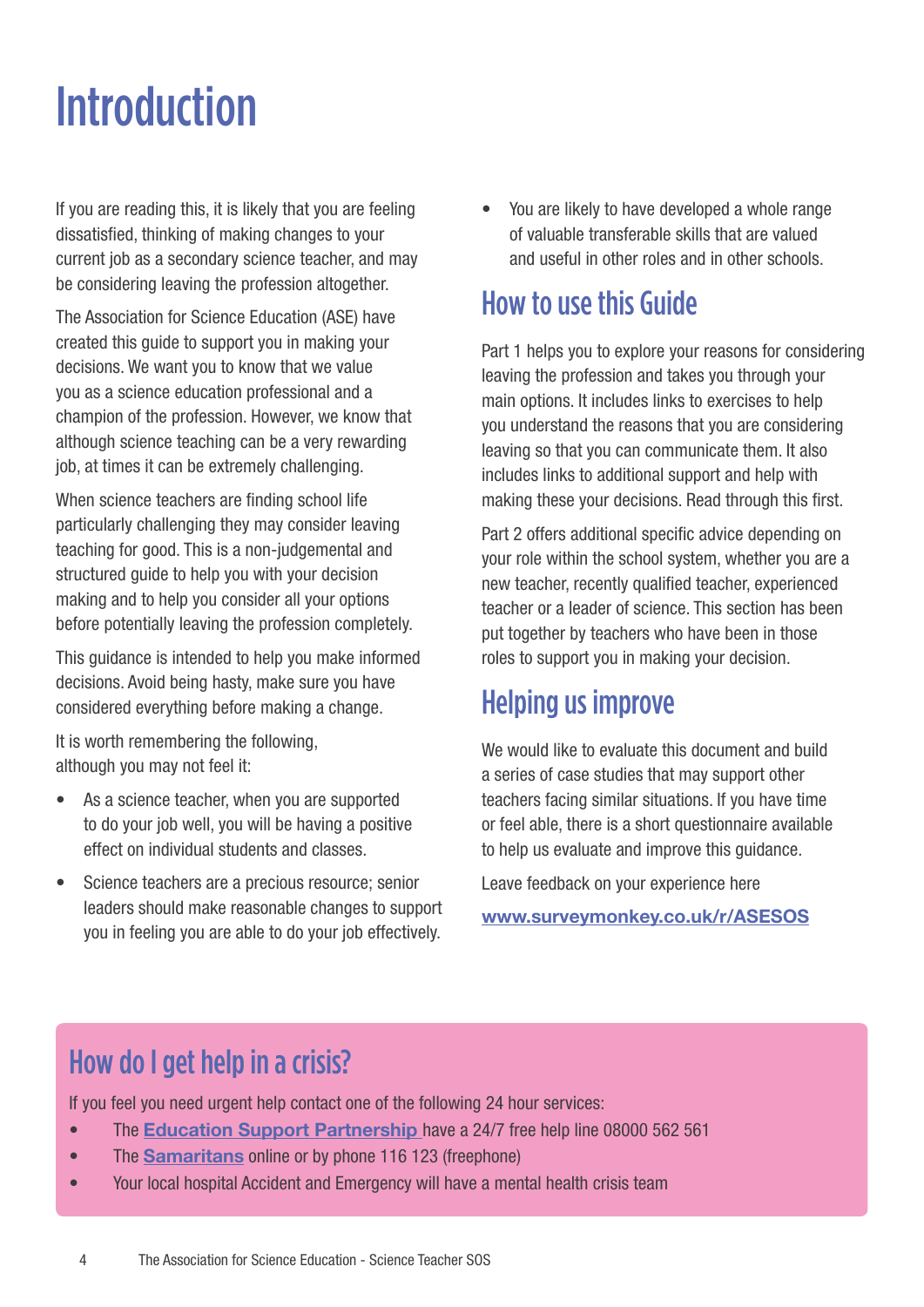## <span id="page-4-0"></span>Why are you feeling this way?

There can be a number of reasons why teachers may consider changing or leaving their job. Use these questions to explore your reasons. The suggestions and activities can guide you to fully understand your reasons for wanting to change or leave.

### Questions to ask yourself

What gives/gave you pleasure in your job? What has changed? What could you do to get that back? What issues are making you consider leaving? How is your mental health? Do you feel overly stressed, depressed or anxious? Are there changes you could make to your own work-life balance? Are there changes you could make in your work place? Is it a specific person, your department or school as a whole that is making you consider leaving?

- Write a list of problems, reasons and possible solutions.
- Talk to a trusted colleague.
- Talk to someone in your school about your thoughts. It will be easier to talk if you have identified the issues. If possible talk to your line-manager, but a trusted colleague or peer within your school will also help you to understand the issues and perhaps identify some solutions.
- Try Exercise A to help you write down and evaluate your reasons for wanting to change or leave.
- Alternatively contact ASE and we can put you in touch with someone to talk to confidentially **sos@ase.org.uk.**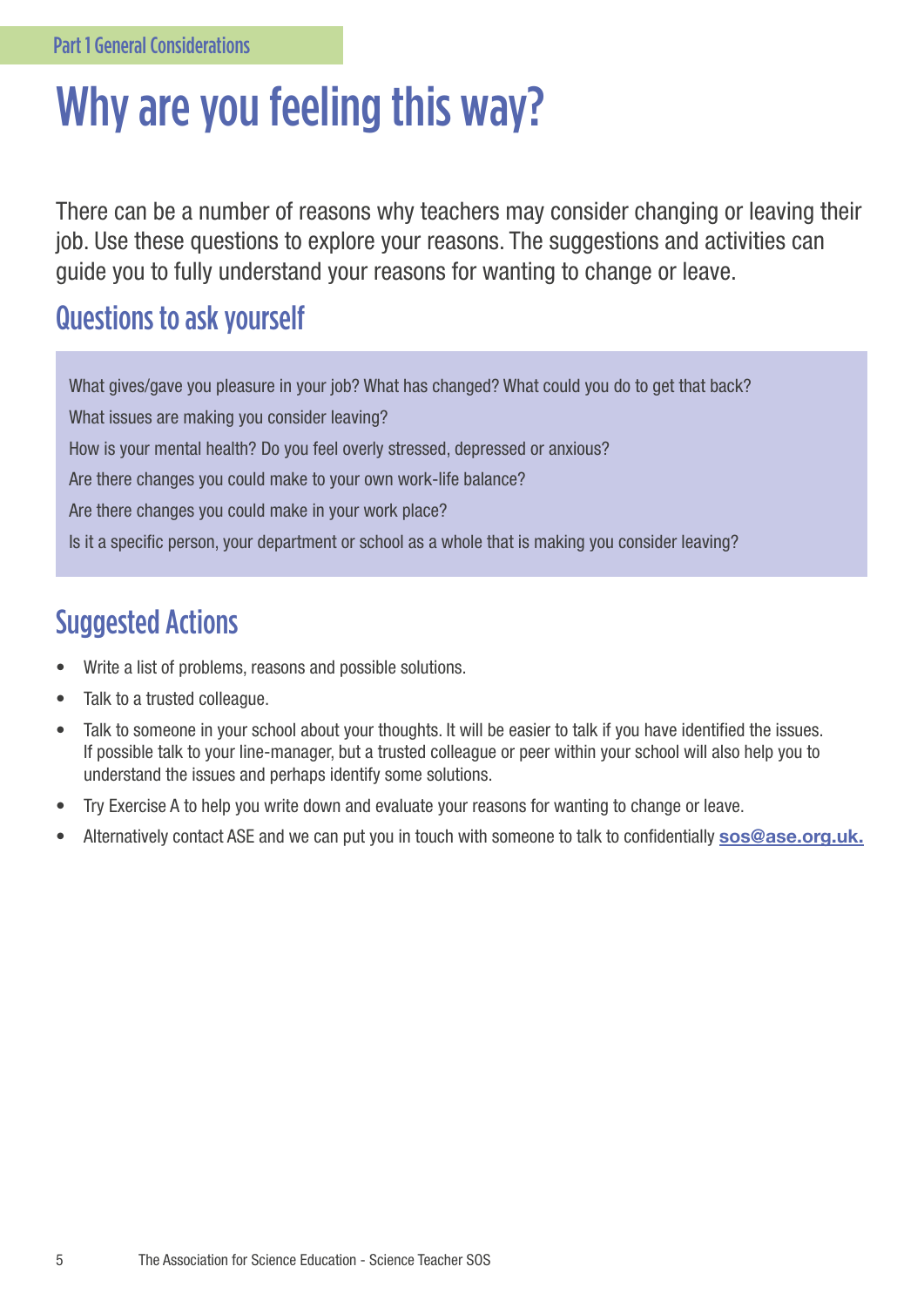## <span id="page-5-0"></span>How are you?

How you are feeling can be an indicator of your physical and mental health. When you are unhappy or stressed you can develop changes in your physical health, your mood and outlook. Sometimes, physical and medical health issues can cause stress themselves.

### Questions to ask yourself

Are you looking after yourself properly? Eating, sleeping and exercise? Are you getting time to do the things you enjoy? Family, friends, hobbies? Are you feeling more impatient or irritable? Have you lost your sense of humour? Have you seen your doctor recently for a general check-up?

## Suggested Actions

#### **Making changes to your work-life balance**

- Analyse your work-life balance [Exercise B]
- How might you make changes [Exercise C]

## Assessing your mental health

The stress and pressure of teaching, when feeling unsupported, can lead to depression, anxiety and other mental health conditions. These conditions can skew our perceptions of the situation and make it difficult to make rational decisions. Discounting or dealing with these can ensure you are making an informed decision. Consider talking to your GP, Occupational Health advisor, the school nurse or counsellor (if you have one). Occupational Health advisors can often provide counselling which may help you with your decisions.

- Mental Health Resources: **[www.mind.org.uk](http://www.mind.org.uk)**
- Education Support Partnership **www.educationsupportpartnership.org.uk**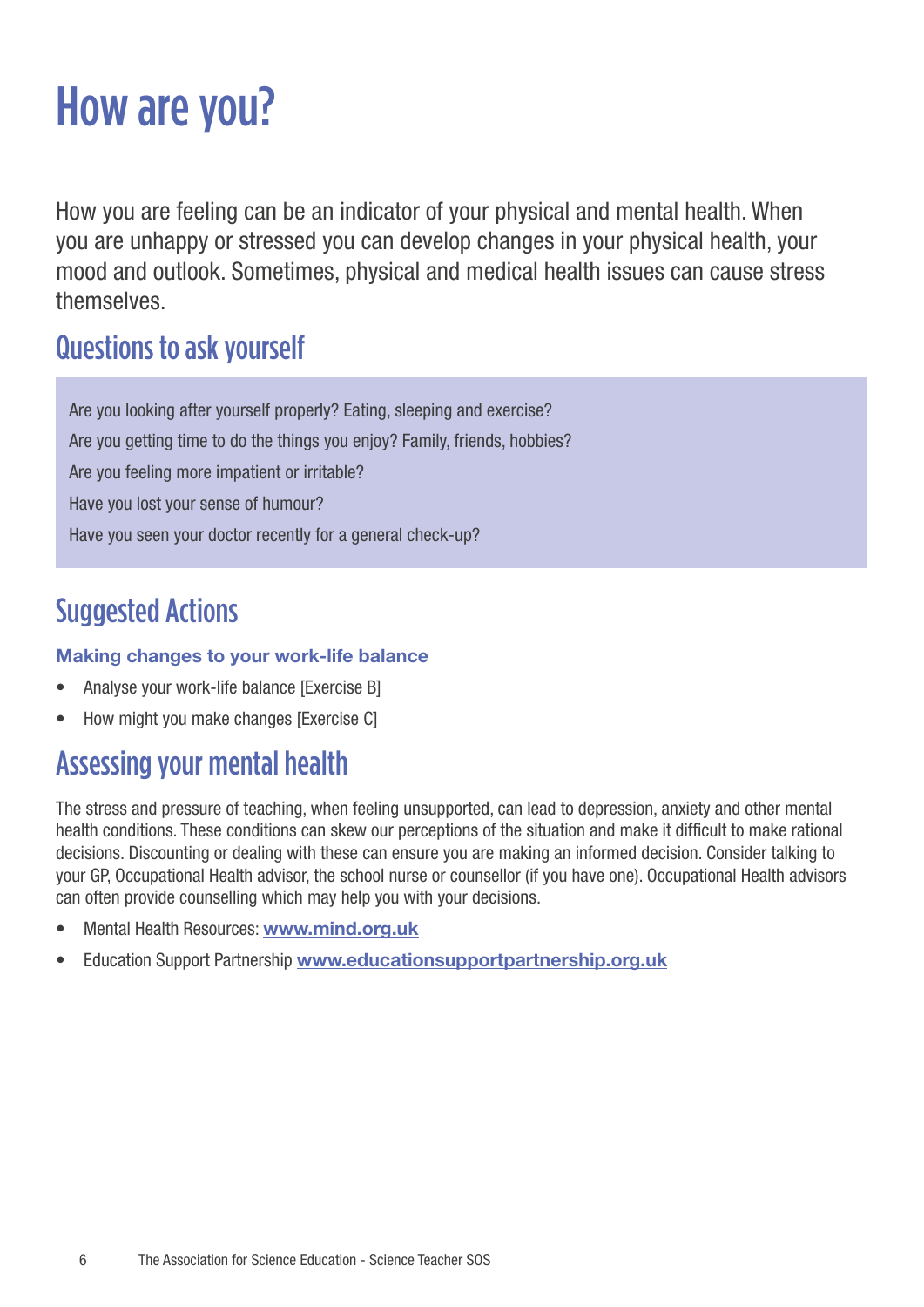## <span id="page-6-0"></span>Could you make changes to your current workplace?

Identifying changes that could be made to your current job or workplace. Have you considered working part-time or doing a job share? Some solutions you may be able to change yourself, others would need to be presented to your line manager.

### Questions to ask yourself

Are there changes you could make in your work place? Is it a particular class or group of students that are making you dissatisfied? Is it a specific person, your department or school as a whole that is making you consider leaving? Are the actions of senior leadership making you consider leaving?

## Suggested Actions

#### **Making changes in your work place**

There will come a point where you will need to discuss the issues with your line-manager or someone else more senior than you. Having identified the issues, assessed your own mental well-being and analysed your work-life balance, you will be able to present your issues and proposed solutions to them. You may wish to have another colleague with you to support you in the meeting. If appropriate, you may also consider presenting your issues and proposed solutions in an email.

It is worth making your concerns and intention to leave known to your line manager or senior leadership team, to give them the opportunity and time to make changes. If they cannot, it may be time to consider moving schools.

Ensure your expectations are reasonable by networking and talking to other science teachers in other schools.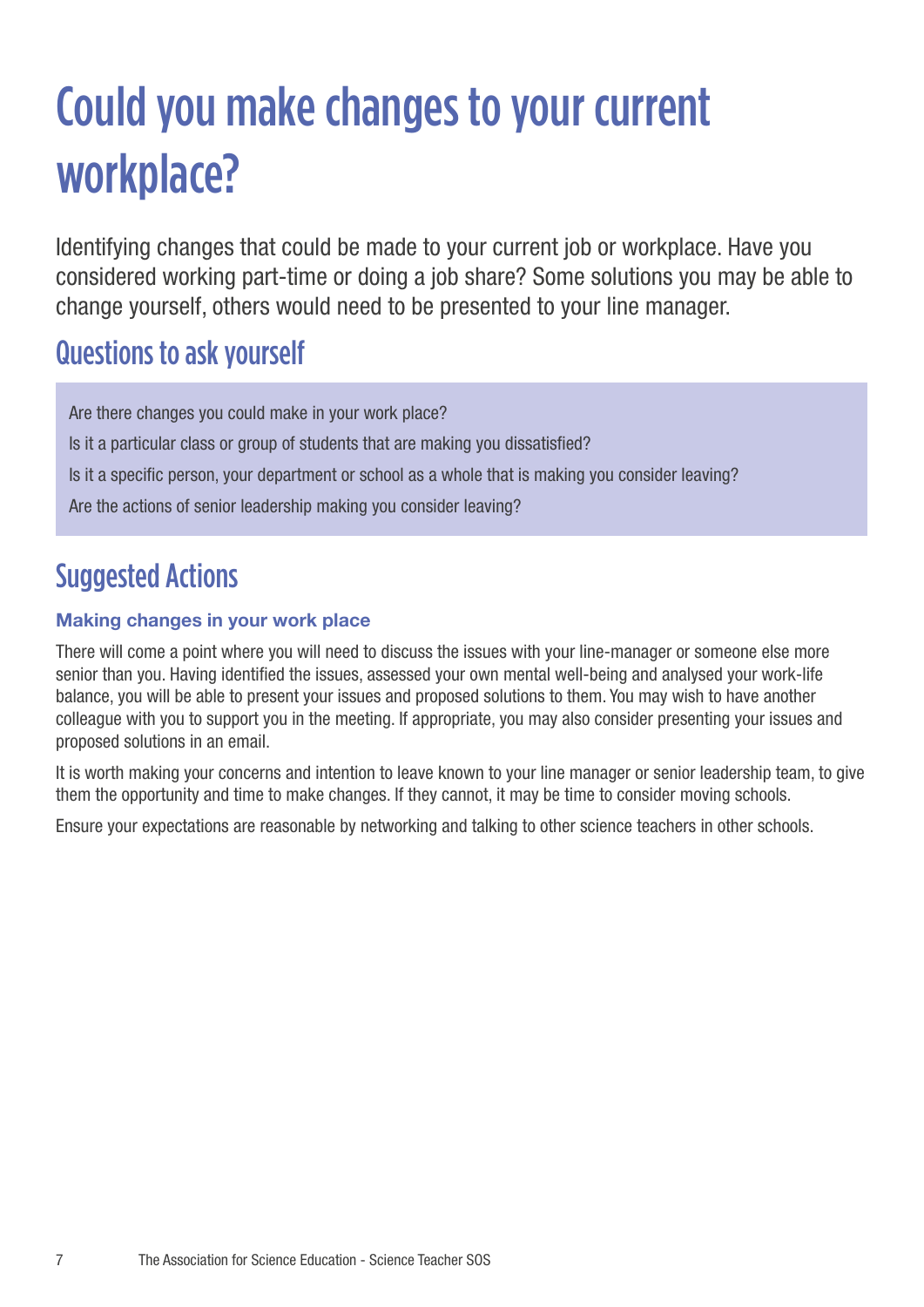## <span id="page-7-0"></span>Could you change the school or college where you work?

If you have decided that you no longer wish to work in your current school or college, before leaving the profession, consider working in another school, another phase or another sector.

### Questions to ask yourself

Have you considered working in another school or college?

How do you feel about working in a different type of school? state school, academy, free school, independent school.

How do you feel about working in another sector? primary, secondary, sixth form, further education, technical college

### Suggested Actions

#### **Moving to another school**

Having identified the issues you are facing in your current place of work, find a school or college which can better support you, can build on your strengths and is more aligned to your own philosophy.

#### **Moving to another sector**

There are many types of schools and sectors where science teachers are valued. Perhaps consider changing to primary, secondary, sixth form, further education, higher education, alternative provision or special needs education. Talk to peers in these sectors.

Make contact with ASE for advice from colleagues in different sectors or networking opportunities through ASE's many regional events and committee activities **www.ase.org.uk/events.**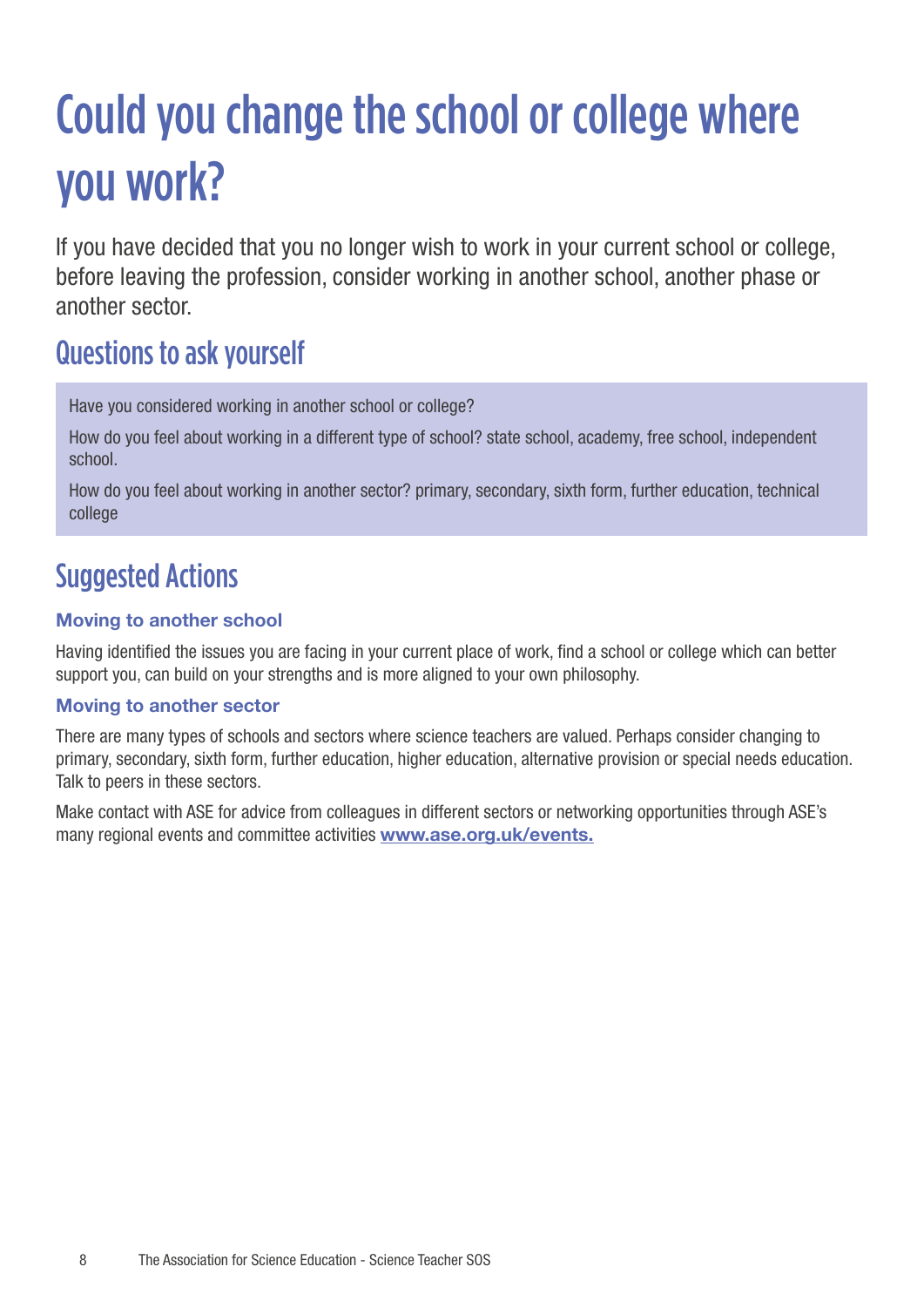## <span id="page-8-0"></span>Could you change your career pathway?

Sometimes teachers decide that they do not want to teach in schools, but they still want to remain in the education system in another role.

### Questions to ask yourself

What are your reasons for conidering leaving classroom teaching? What might you miss about classroom teaching? What skills do you have that could be put to other roles within education?

## Suggested Actions

#### **Be aware of your transferable skills as a teacher [Exercise D]**

Other opportunities within science education include:

- working as a science technician
- working as a science advisor
- becoming a monitor or assessor for an examination board
- writing textbooks or resources for educational publishers
- tutoring and mentoring trainee teachers at a local university or school-centred initial teacher training (SCITT)
- undertaking consultancy role in curriculum and assessment development, professional development or internationally.

Make the most of sharing your transferable skills and networking opportunities through your links with ASE members and events in your region **www.ase.org.uk/events**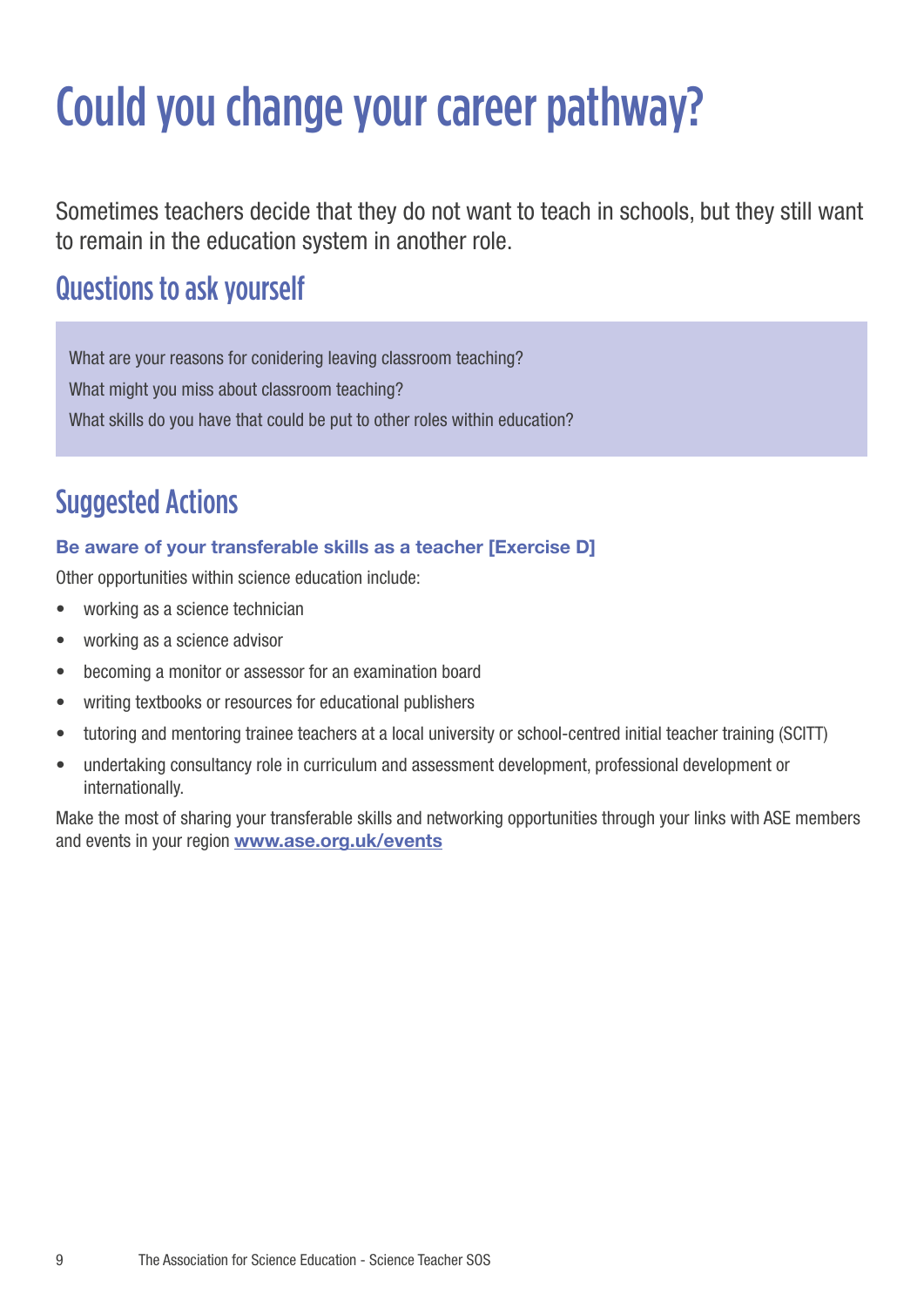## <span id="page-9-0"></span>Teachers new to the profession

As a teacher new to the profession you are entitled to support and mentorship. The first year of teaching can be tough.

### Questions to ask yourself

Are you getting the support you are entitled to? Is your timetable reasonable? Are you keeping up? You are still learning and are allowed to make mistakes, but do you need to ask for support?

- Understand your entitlement such as a reduced timetable and mentorship: England - Department for Education **[Induction for newly qualified teachers](http://www.gov.uk/government/publications/induction-for-newly-qualified-teachers-nqts)** Wales - Education Workforce Coundil **[Induction Guidance](https://www.ewc.wales/site/index.php/en/documents/induction/278-wg-induction-guidance-circular)** Scotland - General Teaching Council IN2TEACHING **[Teacher Induction Scheme](http://www.in2teaching.org.uk/teacher-induction-scheme/teacher-induction-scheme.aspx)** Northern Ireland - Education Authority **[Beginning Teachers Induction](http://www.eani.org.uk/schools/beginning-teachers/beginning-teachers-induction-and-early-professional-development/)**
- If you feel able, talk to your mentor, head of department or professional tutor about your feelings or concerns.
- Contact your University Tutor if you had one, or training institution for advice.
- Analyse your work-life balance [Exercise B].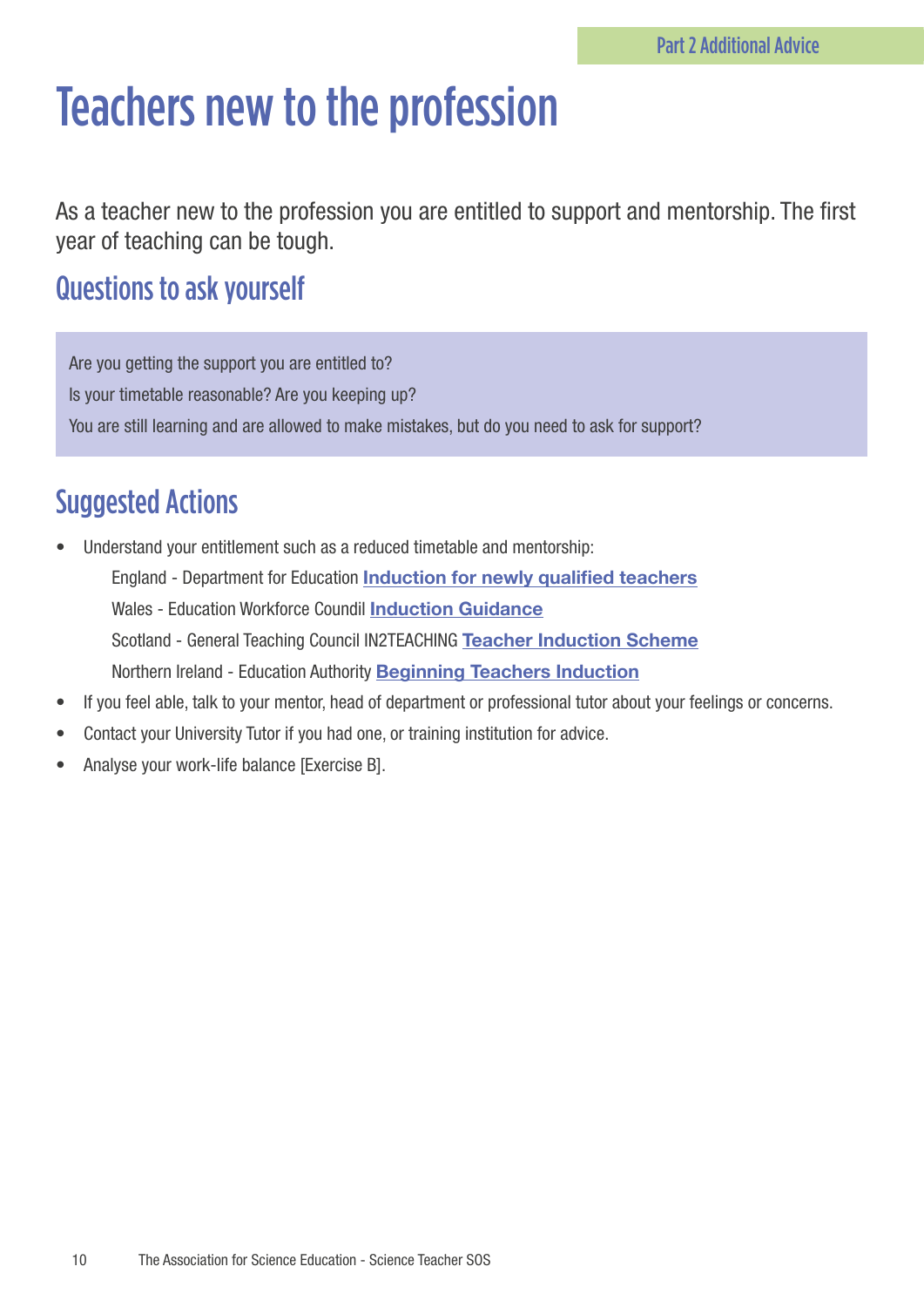## <span id="page-10-0"></span>Teachers in their first few years of teaching

We accept that teachers in their first few years of teaching are still learning their profession and will require continuing mentoring as appropriate to their career. Some of this support will be subject specific from professional associations like the ASE.

### Questions to ask yourself

Are you teaching outside your specialism and comfort zone? How could you increase your confidence in your subject knowledge and your pedagogical content knowledge?

How could you increase your confidence in running or demonstrating practicals?

How could you improve your time management?

How could you gain support with your workload?

How could you improve behaviour management in your classes, particularly in laboratories and practical work sessions, or when undertaking science fieldwork ?

- Seek teaching ideas and practical guidance from other science teachers or your science technicians.
- Attend CPD events run by ASE or other organisations<sup>1</sup>. Teachmeets and social media (#ASEchat) are also a good source of support.
- Develop strategies for managing your time, start to work more effectively and improve your work-life balance by talking to an experienced colleague or try Exercise B Analysing my work-life balance.
- Ask for support and non-judgemental advice to create strategies to reduce your workload from colleagues in school and out of school via conferences, teachmeets and social media. If necessary consult your union.
- The Department for Education (England) is looking at changing policy to help **[reduce teacher workload.](https://www.gov.uk/government/publications/reducing-teachers-workload/reducing-teachers-workload)** Have a read of their reports offering advice on three areas identified as being a burden; marking, planning and data management. Similarly the **[Welsh Government](https://www.estyn.gov.wales/effective-practice/reducing-workload-teachers-and-headteachers)** and **[Scottish Government](https://education.gov.scot/scottish-education-system/policy-for-scottish-education/policy-drivers/cfe-(building-from-the-statement-appendix-incl-btc1-5)/Tackling%20bureaucracy%20and%20addressing%20undue%20workload%20in%20schools)** have announced plans to tackle workload issues, and the **[Northern Ireland Govenment](https://www.education-ni.gov.uk/publications/workload-agreement)** has published a Workload Agreement.
- Approach experienced colleagues, heads of year (pastoral leaders), and your special educational needs co-ordinator (SENCO) for suggestions on strategies to improve behaviour management. You could also request external CPD.
- Make contact with ASE for networking opportunities **www.ase.org.uk/events.**
- Alternatively contact ASE and we can put you in touch with someone to talk to confidentially **sos@ase.org.uk.**

<sup>1</sup> For example: Royal Society of Chemistry, Institute of Physics, Royal Society of Biology, STEM Learning, CLEAPSS (or SSERC if in Scotland)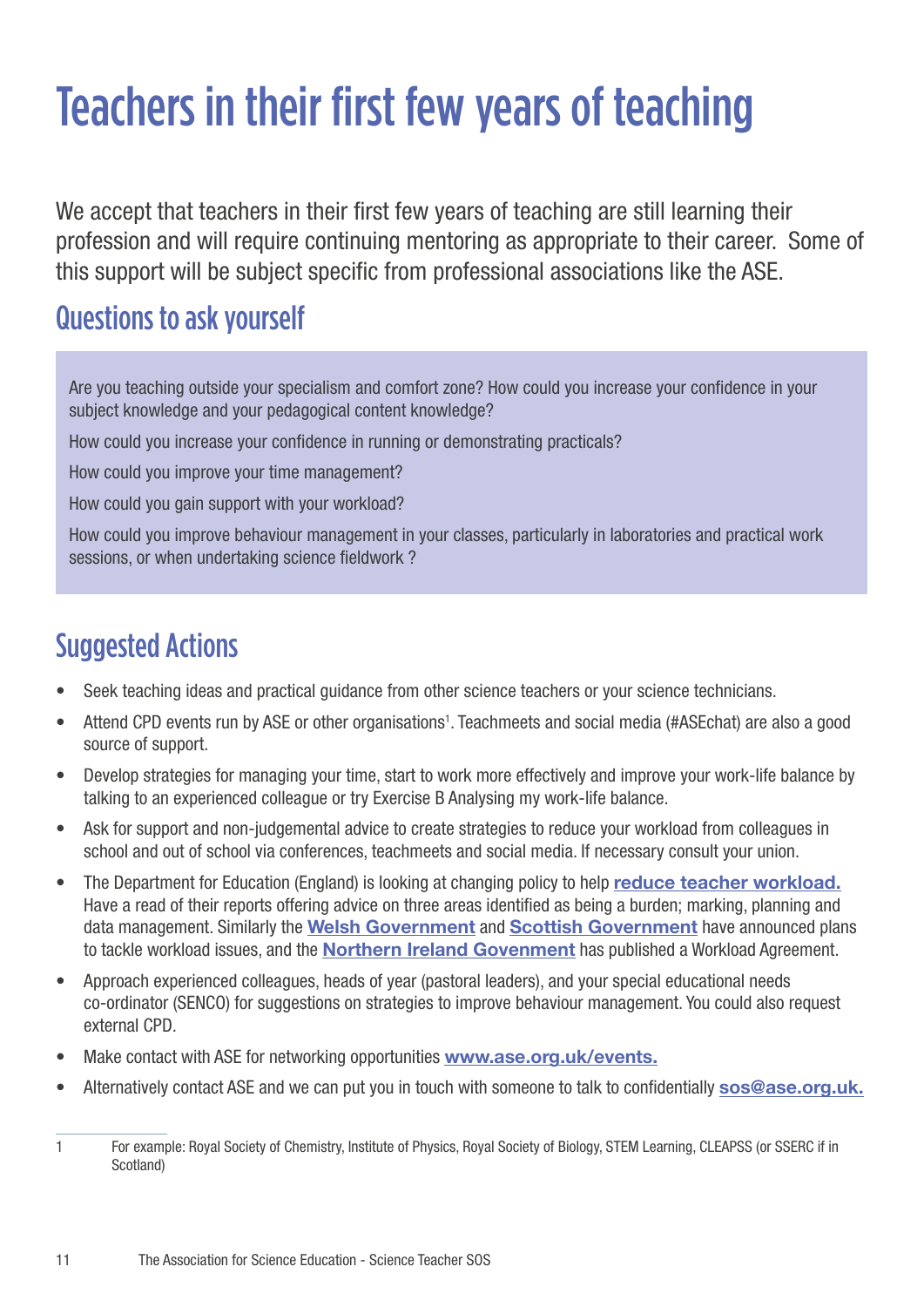## <span id="page-11-0"></span>Established Teachers

Established teachers can become disillusioned, lose inspiration and feel undervalued. After exploring your reasons for considering leaving [Part 1], some of these suggestions may help to re-direct and energise your focus.

### Questions to ask yourself

Do you feel your expertise and experience is undervalued?

Are you feeling less inspired or that you are giving more than you are getting?

What is it about your current role that is causing you to feel this way?

What do you really enjoy about your role? What could be done to enhance those aspects?

How can you use your experience to improve your role?

How could you gain recognition from beyond your school?

Are you in a position to reduce your workload? Can you change the focus of your job to one in which your experience is better utilised?

Is there some further training or development you could take to reinvigorate you? What would make you feel valued?

- Apply for Chartered Science Teacher status **www.ase.org.uk/join.**
- Become more involved with other like-minded organisations e.g. Royal Society of Chemistry **www.rsc.org,**  Institute of Physics **www.iop.org** and the Royal Society of Biology **www.rsb.org.uk.**
- Make contact with ASE for networking opportunities **www.ase.org.uk/events.**
- Get more involved with your union.
- Get becoming a monitor or assessor for an examination board.
- Consider approaching a publisher to develop your resources.
- Consider doing a Masters in Education to widen your knowledge, understanding and skills.
- Take up a hobby unrelated to teaching, to readdress your work-life balance.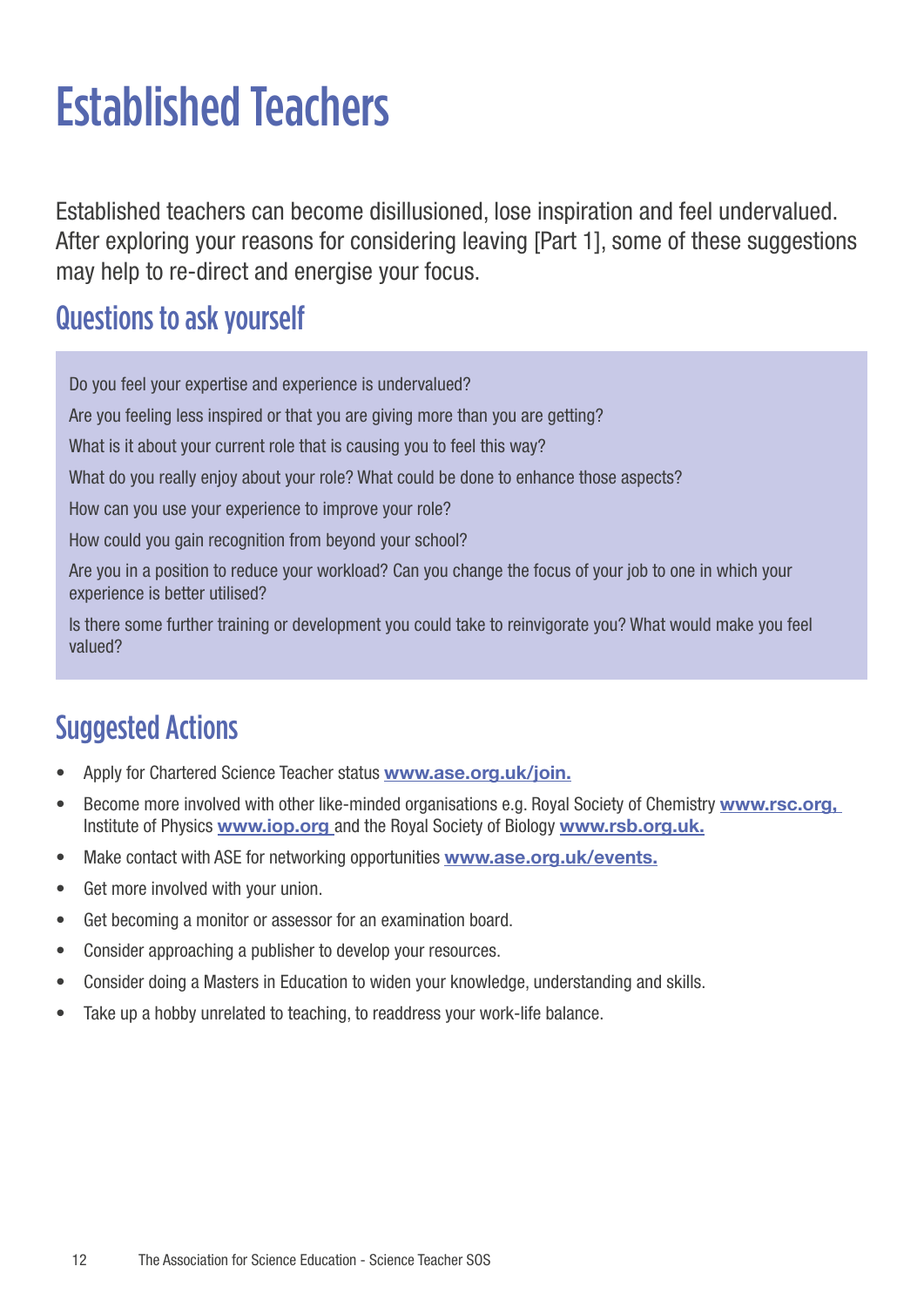## <span id="page-12-0"></span>Science Leaders

The lead role in a science department, either overall or with specific responsibility, can be challenging; especially with high or unrealistic expectations from senior leadership, staff shortages, staff without expertise or long-term absence.

### Questions to ask yourself

What is making you question your current job? E.g. colleagues, workload, teaching, management, pressure and/or stress?

What is the longer-term outlook for this issue?

What are you in control of?

What can you influence?

Who can you discuss this with within your school or outside? E.g. your local ASE region, fellow Heads of Department, other members of the senior leadership team within school, a union representative?

How can you work better with what you have got?

What options would be open to you, if you left your current role?

### Suggested Actions

#### **Working better with what you have got**

- Develop your team (training, support, CPD, accountability)
- Engage team members
- Delegate specific roles
- Encourage aspiring middle leaders
- Help the senior leadership team realign expectations.

#### **Considering other options available if you left current role**

- Drop a teaching and learning responsibility, stay at current school
- Same role, different school
- Different responsibility, same school
- Change of sector
- Part time or job share
- Attend CPD events run by ASE or other organisations<sup>1</sup>
- Other role in education (training, consultancy, inspection, writer, researcher)
- Leaving education.

<sup>1</sup> For example: Royal Society of Chemistry, Institute of Physics, Royal Society of Biology, STEM Learning, CLEAPSS (or SSERC if in Scotland)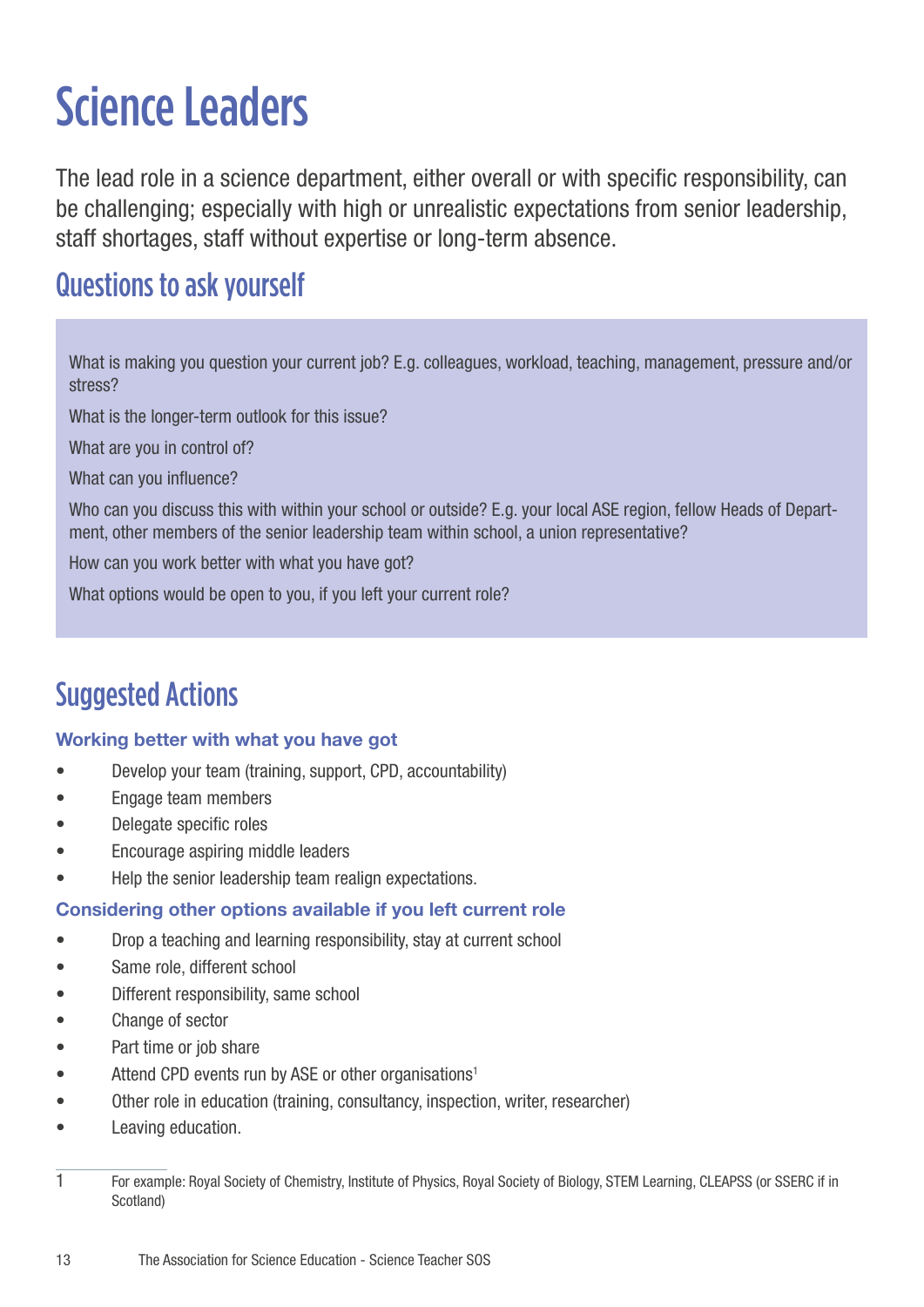## <span id="page-13-0"></span>Exercise A - My reasons for wanting to change or leave

| <b>Reasons for leaving</b> | <b>Possible solutions</b> |
|----------------------------|---------------------------|
|                            |                           |
|                            |                           |
|                            |                           |
|                            |                           |
|                            |                           |
|                            |                           |
|                            |                           |
|                            |                           |
|                            |                           |
|                            |                           |
|                            |                           |

| <b>Reasons for staying</b> | How to maintain or do more of this |
|----------------------------|------------------------------------|
|                            |                                    |
|                            |                                    |
|                            |                                    |
|                            |                                    |
|                            |                                    |
|                            |                                    |
|                            |                                    |
|                            |                                    |
|                            |                                    |
|                            |                                    |
|                            |                                    |
|                            |                                    |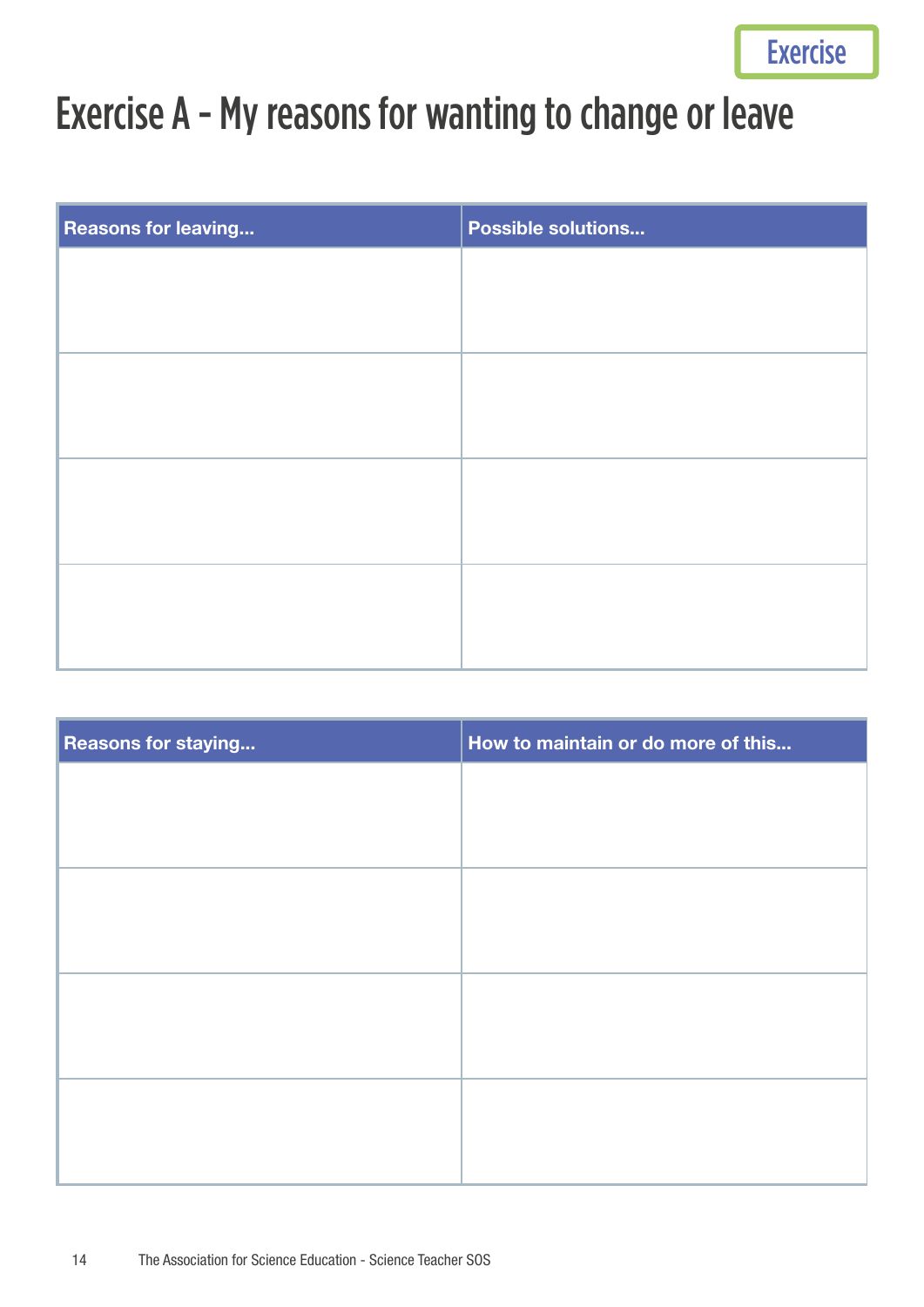## <span id="page-14-0"></span>Exercise B - Analysing my work-life balance

Use the codes below to the nearest 30 mins to complete this for a typical week.

|       | <b>Mon</b> | <b>Tues</b> | <b>Wed</b> | <b>Thur</b> | Fri | Sat | Sun |
|-------|------------|-------------|------------|-------------|-----|-----|-----|
| 05:00 |            |             |            |             |     |     |     |
| 06:00 |            |             |            |             |     |     |     |
| 07:00 |            |             |            |             |     |     |     |
| 08:00 |            |             |            |             |     |     |     |
| 09:00 |            |             |            |             |     |     |     |
| 10:00 |            |             |            |             |     |     |     |
| 11:00 |            |             |            |             |     |     |     |
| 12:00 |            |             |            |             |     |     |     |
| 13:00 |            |             |            |             |     |     |     |
| 14:00 |            |             |            |             |     |     |     |
| 15:00 |            |             |            |             |     |     |     |
| 16:00 |            |             |            |             |     |     |     |
| 17:00 |            |             |            |             |     |     |     |
| 18:00 |            |             |            |             |     |     |     |
| 19:00 |            |             |            |             |     |     |     |
| 20:00 |            |             |            |             |     |     |     |
| 21:00 |            |             |            |             |     |     |     |
| 22:00 |            |             |            |             |     |     |     |
| 23:00 |            |             |            |             |     |     |     |
| 24:00 |            |             |            |             |     |     |     |
| 01:00 |            |             |            |             |     |     |     |
| 02:00 |            |             |            |             |     |     |     |
| 03:00 |            |             |            |             |     |     |     |
| 04:00 |            |             |            |             |     |     |     |

#### **Key** add any significant activities that are missing. Analyse your timesheet using **Exercise C**

| <b>Work</b>           |         | <b>Life</b>              |    | <b>Other</b> |  |
|-----------------------|---------|--------------------------|----|--------------|--|
| Teaching              |         | Sleeping                 |    |              |  |
| Planning              | P       | Cooking & Eating (Food)  |    |              |  |
| <b>Marking</b>        | As      | Exercise                 |    |              |  |
| <b>Meetings</b>       | M       | Hobby                    | H  |              |  |
| Admin/Emails          | $A + E$ | <b>Personal Time</b>     | PT |              |  |
| <b>Parent Contact</b> | PC.     | Care of dependents       | C  |              |  |
| <b>Travel</b>         | Tr      | Domestic (Clean & Shops) | D  |              |  |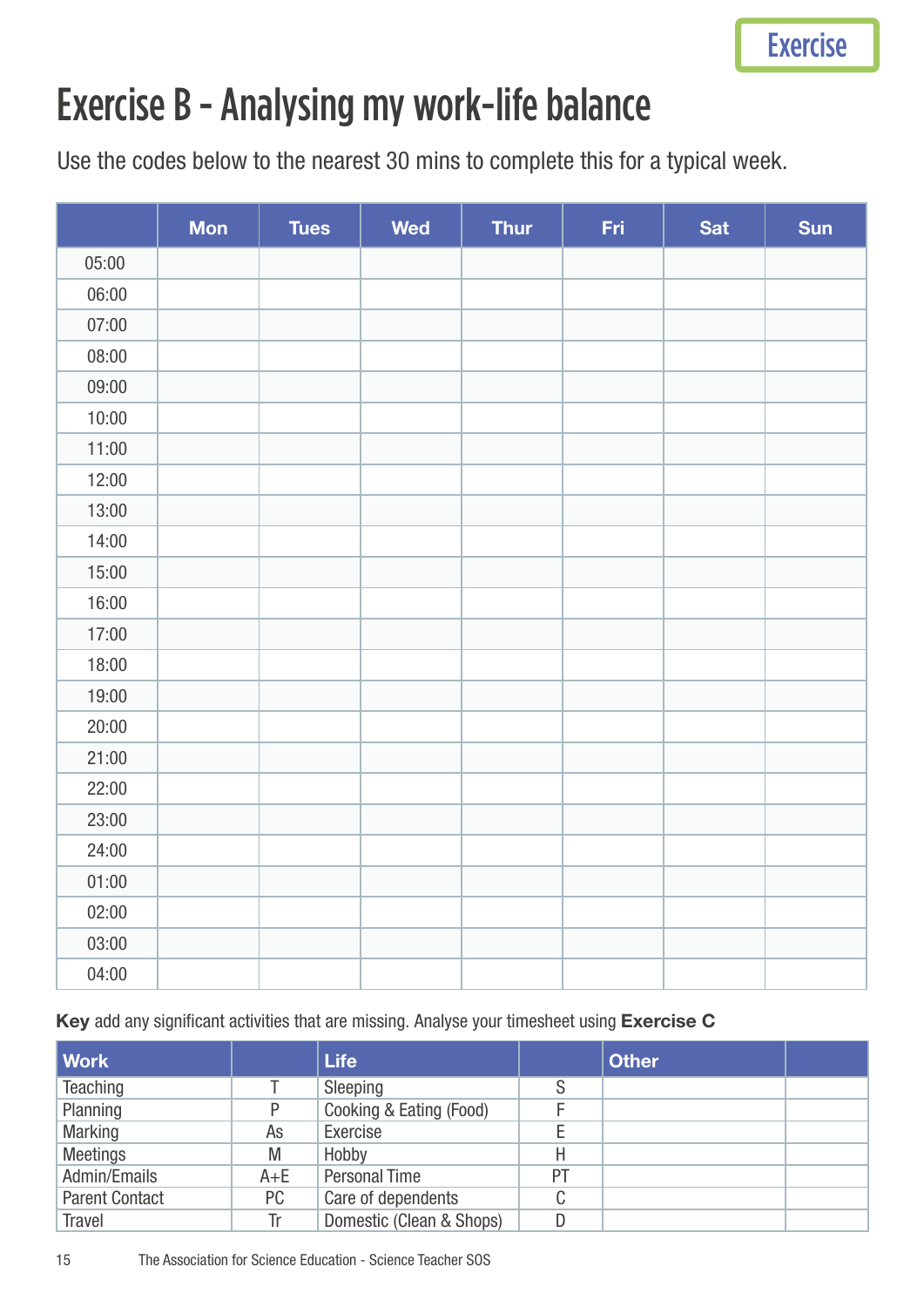## <span id="page-15-0"></span>Exercise C - Making changes to my work-life balance

Review your timesheet from Exercise B

| Calculate your time on each activity |         |              |                          |    |              |
|--------------------------------------|---------|--------------|--------------------------|----|--------------|
| <b>Work</b>                          |         | <b>Hours</b> | <b>Life</b>              |    | <b>Hours</b> |
| <b>Teaching</b>                      |         |              | Sleeping                 | S  |              |
| Planning                             | D       |              | Cooking & Eating (Food)  |    |              |
| <b>Marking</b>                       | As      |              | Exercise                 | F  |              |
| <b>Meetings</b>                      | M       |              | Hobby                    | Н  |              |
| Admin/Emails                         | $A + E$ |              | <b>Personal Time</b>     | PT |              |
| <b>Parent Contact</b>                | PC      |              | Care of dependents       | C  |              |
| <b>Travel</b>                        | Tr      |              | Domestic (Clean & Shops) | D  |              |
| <b>Other</b>                         |         |              | <b>Other</b>             |    |              |
|                                      |         |              |                          |    |              |
|                                      |         |              |                          |    |              |

**Which activities dominate your time?**

**What would you like to do less of? How might you achieve this?**

**What would you like to do more of? How might you achieve this?**

You may need help to readdress your work-life balance, so talk to someone:

- A trusted colleague
- A line-manager
- Someone via your ASE regional committee
- Teacher Support Network